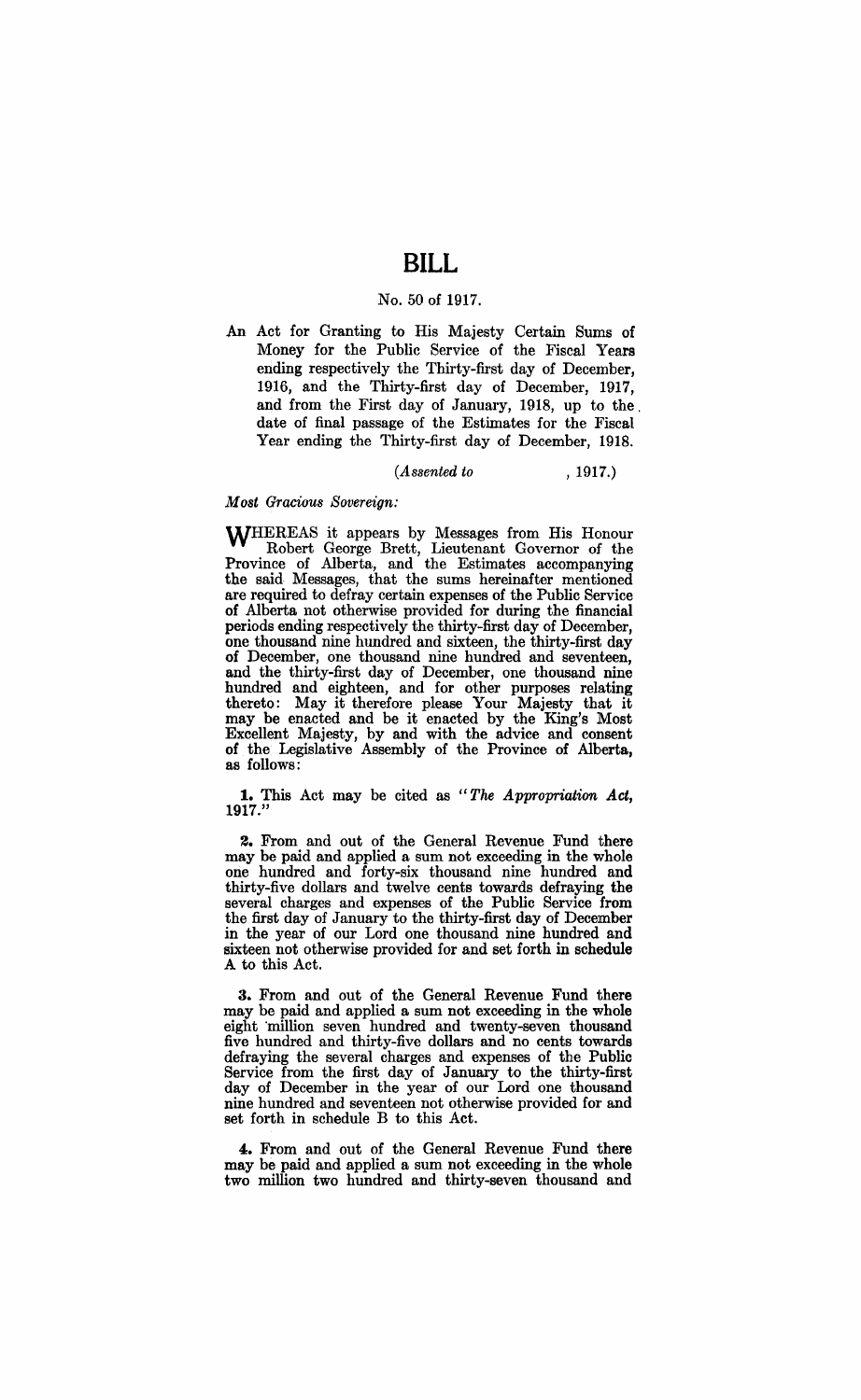sixty-five dollars and no cents towards defraying the several charges and expenses of the Public Service from the first day of January, 1918, up to the date of final passage of the Estimates for the fiscal year ending the thirty-first day of December in the year of our Lord one thousand nine hundred and eighteen not otherwise provided for nnd set forth in schedule C to this Act.

5. The due application of all moneys expended under this Act shall be accounted for.

### SCHEDULE A.

Sums granted to His Majesty by this Act for the fiscal year ending December 31st, 1916, and the purposes for which they are granted.

| Executive Council\$        |                                                           |
|----------------------------|-----------------------------------------------------------|
| 1,716.44                   |                                                           |
|                            |                                                           |
|                            |                                                           |
|                            |                                                           |
| 9,112.86                   |                                                           |
| \$18,266.69                |                                                           |
| 14,338.58                  |                                                           |
|                            |                                                           |
|                            |                                                           |
| 31,393.55                  |                                                           |
|                            |                                                           |
| 8,830.41                   |                                                           |
|                            |                                                           |
| 31,901.29                  |                                                           |
|                            |                                                           |
|                            |                                                           |
|                            | \$12,911.00                                               |
| $$134,024.12$ $$12,911.00$ |                                                           |
|                            | 1,238.09<br>4,595.81<br>1,603.49<br>28,205.08<br>1,088.52 |

### SCHEDULE B.

Sums granted to His Majesty by this Act for the fiscal year ending December 31st, 1917, and the purposes for which they are granted.

PUBLIC DEBT................\$1,067,500.00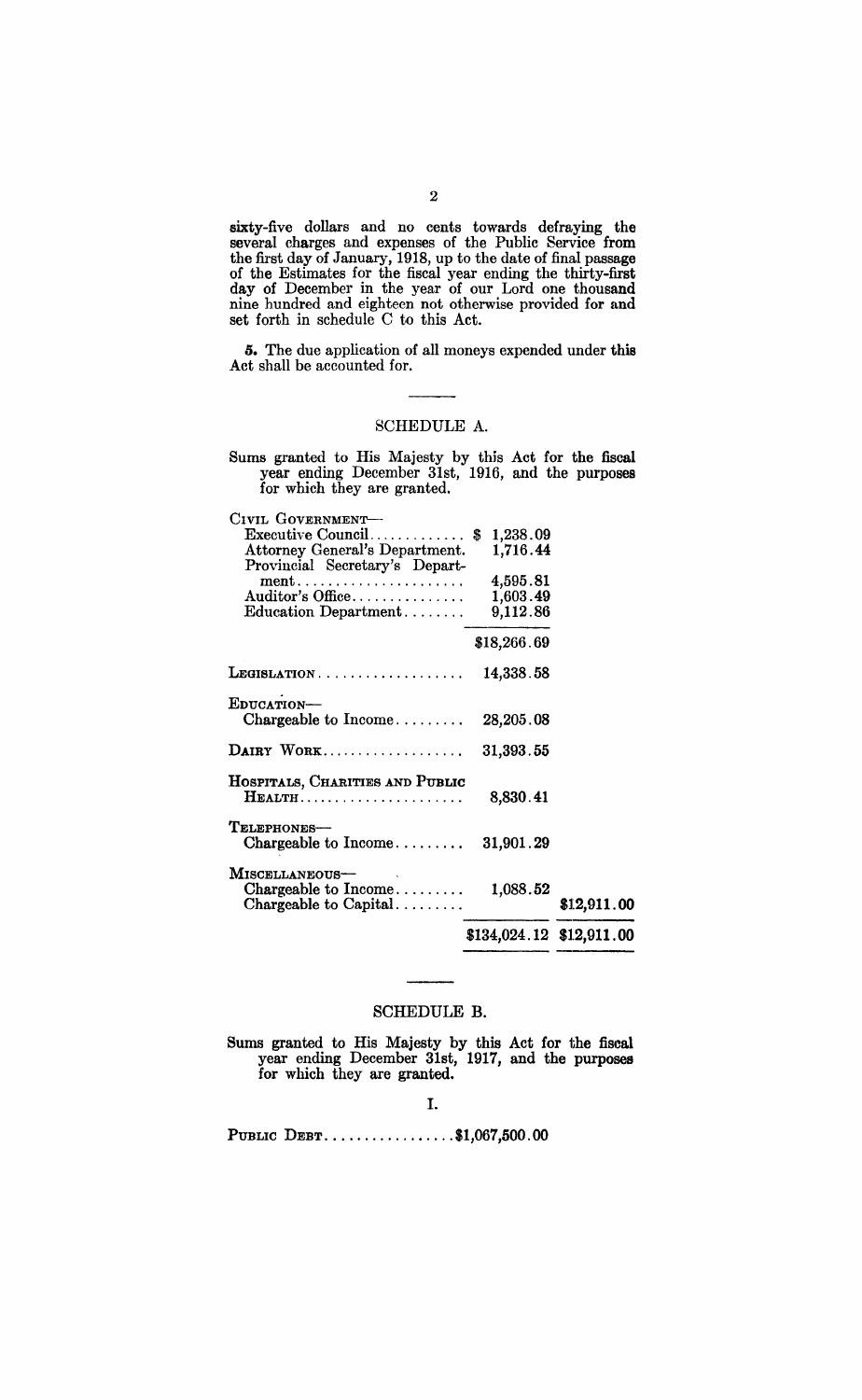# 3 II.

| CIVIL GOVERNMENT-                                |              |                |
|--------------------------------------------------|--------------|----------------|
| Lieutenant Governor's Office.                    | \$2,700.00   |                |
| Executive Council                                | 70,280.00    |                |
| Attorney General's Dept                          | 46,720.00    |                |
| Provincial Secretary's Dept                      | 44,180.00    |                |
| Municipal Affairs Dept                           | 113,200.00   |                |
| $T$ reasury Department                           | 49,360.00    |                |
| $\Lambda$ uditor's Office                        | 29,260.00    |                |
| Public Works Department                          | 72,680.00    |                |
| Education Department                             | 69,760.00    |                |
| Agriculture Department                           | 54,940.00    |                |
| Railways & Telephones Dept.                      | 13,300.00    |                |
| King's Printer's Office                          | 15,120.00    |                |
|                                                  |              |                |
|                                                  | \$581,500.00 |                |
| III.                                             |              |                |
| $LEGISLATION \ldots \ldots \ldots \ldots \ldots$ | 119,025.00   |                |
| IV.                                              |              |                |
| ADMINISTRATION OF JUSTICE                        | 677,240.00   |                |
|                                                  |              |                |
| V.                                               |              |                |
| PUBLIC WORKS-                                    |              |                |
| Chargeable to $Income \ldots$ .                  | 647,220.00   | \$1,172,500.00 |
| Chargeable to Capital                            |              |                |
| VI.                                              |              |                |
| EDUCATION DEPARTMENT-                            |              |                |
| Chargeable to Income $1,135,900.00$              |              |                |
| Chargeable to Capital                            |              | 7,000.00       |
|                                                  |              |                |
| VII.                                             |              |                |
| AGRICULTURE AND STATISTICS-                      |              |                |
| Chargeable to Income                             | 369,800.00   |                |
| Chargeable to Capital                            |              | 211,500.00     |
|                                                  |              |                |
| VIII.                                            |              |                |
| DAIRY WORK                                       | 300,000.00   |                |
| IX.                                              |              |                |
|                                                  |              |                |
| HOSPITALS, CHARITIES AND<br>PUBLIC HEALTH        | 128,000.00   |                |
|                                                  |              |                |
| Х.                                               |              |                |
| TELEPHONES-                                      |              |                |
| Chargeable to Income $1,050,000.00$              |              |                |
| Chargeable to Capital                            |              | 500,000.00     |
| XI.                                              |              |                |
|                                                  |              |                |
| PUBLIC INSTITUTIONS                              | 220,000.00   |                |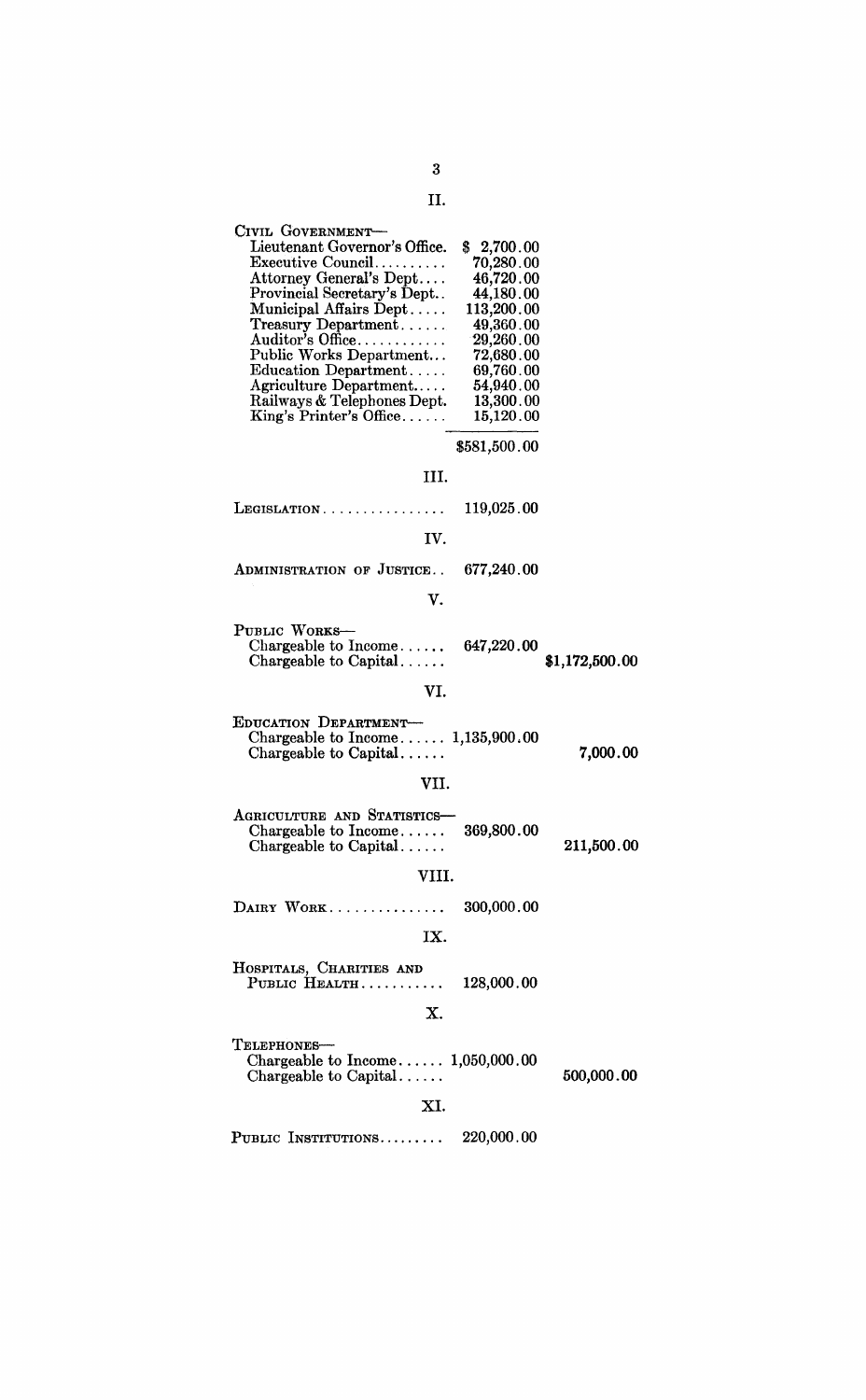## XII.

| MUNICIPAL AFFAIRS-<br>Chargeable to Income $$2,650.00$ |  |  |             |
|--------------------------------------------------------|--|--|-------------|
| Chargeable to Capital                                  |  |  | \$15,000.00 |

### XIII.

| 140,000.00                                                                                              |
|---------------------------------------------------------------------------------------------------------|
|                                                                                                         |
| Chargeable to $Income \ldots$ .<br>382,700.00<br>Chargeable to Capital<br>\$6,681,535.00 \$2,046,000.00 |

## SCHEDULE C.

Sums granted to His Majesty by this Act from the 1st day of January, 1918, up to the date of the final passage of the Estimates for the fiscal year ending the 31st day of December, 1918, and the purposes for which they are granted.

I.

PUBLIC DEBT............... \$275,000.00

| H.                                   |           |
|--------------------------------------|-----------|
| CIVIL GOVERNMENT-                    |           |
| Lieutenant Governor's Office.        | 675.00    |
| $\text{Execute Council} \dots \dots$ | 18,135.00 |
| Attorney General's Dept              | 13,500.00 |
| Provincial Secretary's Dept          | 12,000.00 |
| Municipal Affairs Dept               | 28,300.00 |
| Treasury Department                  | 15,000.00 |
| Auditor's Office                     | 8,000.00  |
| Public Works Department              | 18,550.00 |
| Education Department                 | 17,500.00 |
| Agriculture Department               | 15,000.00 |
| Railways & Telephones Dept.          | 3,500.00  |
| King's Printer                       | 3,800.00  |

\$153,960.00

| LEGISLATION                                                                       | 107,455.00 |              |
|-----------------------------------------------------------------------------------|------------|--------------|
| IV.                                                                               |            |              |
| ADMINISTRATION OF JUSTICE                                                         | 200,000.00 |              |
| V.<br>PUBLIC WORKS-<br>Chargeable to Income $150,000.00$<br>Chargeable to Capital |            | \$135,000.00 |
| VI.                                                                               |            |              |
| $E$ DUCATION                                                                      | 400,000.00 |              |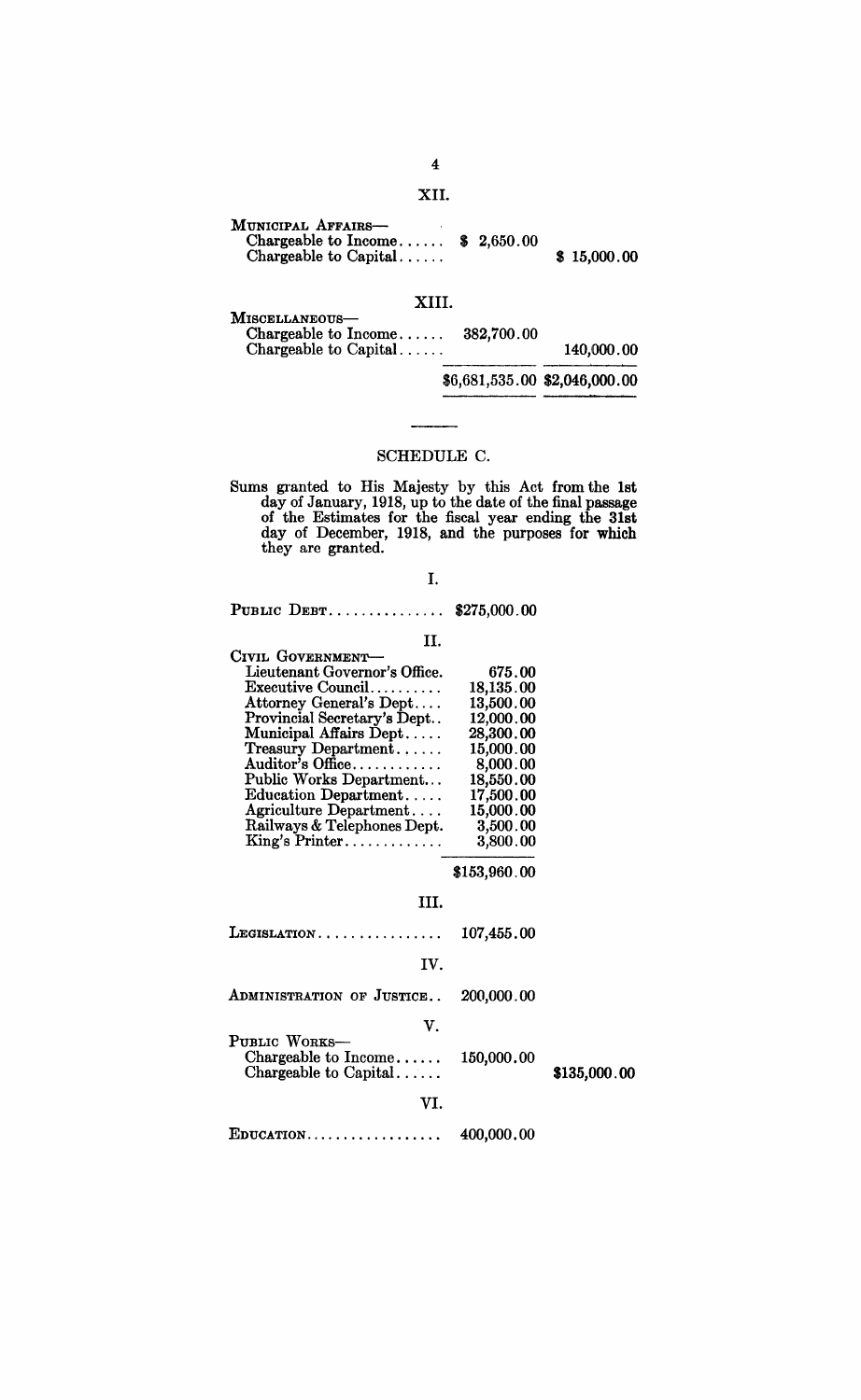| VII.                                                                                       |                |                |
|--------------------------------------------------------------------------------------------|----------------|----------------|
| AGRICULTURE AND STATISTICS-<br>Chargeable to Income $$200,000.00$<br>Chargeable to Capital |                | \$<br>3,000.00 |
| VIII.                                                                                      |                |                |
| DAIRY WORK                                                                                 | 30,000.00      |                |
| IX.                                                                                        |                |                |
| HOSPITALS, CHARITIES AND<br>PUBLIC HEALTH                                                  | 52,000.00      |                |
| $\mathbf{X}$ .<br>TELEPHONES-<br>Chargeable to $Income \ldots$ .<br>Chargeable to Capital  | 200,000.00     | 100,000.00     |
| XI.                                                                                        |                |                |
| PUBLIC INSTITUTIONS                                                                        | 50,000.00      |                |
| XII.                                                                                       |                |                |
| MUNICIPAL AFFAIRS DEPARTMENT-<br>Chargeable to $Income \ldots$ .<br>Chargeable to Capital  | 650.00         | 5,000.00       |
| XIII.<br>MISCELLANEOUS-                                                                    |                |                |
| $\text{Changeable to Income} \dots$<br>Chargeable to Capital                               | 100,000.00     | 75,000.00      |
|                                                                                            | \$1,919,065.00 | \$318,000.00   |
|                                                                                            |                |                |

 $\overline{5}$